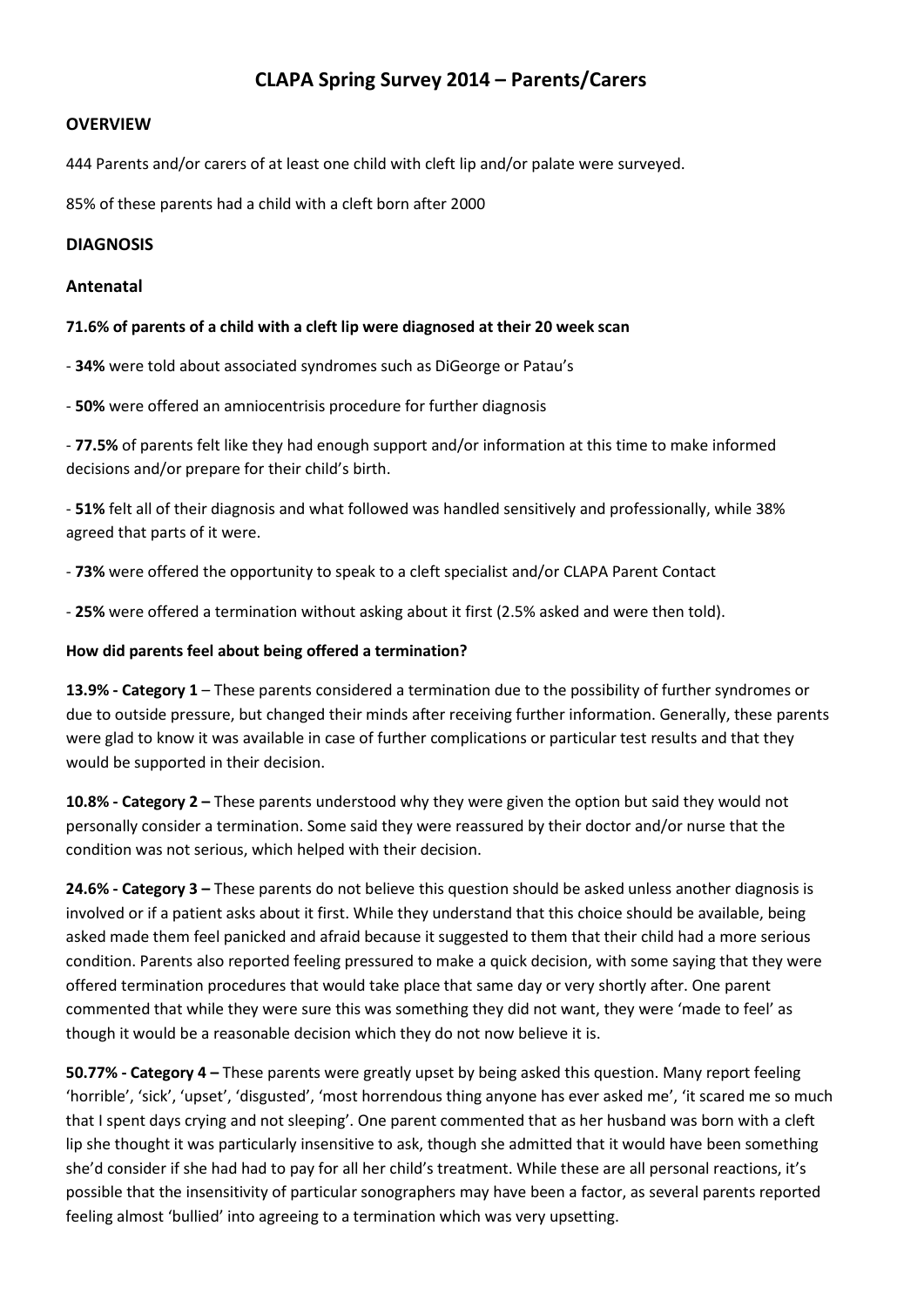### **General comments about antenatal diagnosis**

Most problems reported point to a lack of information available and/or training of generic health professionals. In several instances, sonographers and other health professionals used outdated terminology like 'harelip' or delivered the news in a way that parents felt was very insensitive.

Parents who had to wait for several days for a second scan to confirm the diagnosis said that this was very difficult for them and that they would have liked immediate support or information available, even before confirming the diagnosis, as instead they were left to google the condition which they said made them feel much worse.

Several comments were made about the lack of support available for extended family members such as grandparents or uncles/aunts who may have opinions on the diagnosis.

All parents that mentioned the cleft teams reported that they felt immediately at ease once they were put in touch with them, but that this could often take far too long.

# **Diagnosis At Birth**

**41% of parents received a diagnosis after the birth of their child.** Of these children, 42% had a cleft palate.

**39%** received their diagnosis from a midwife and **35%** from a doctor or nurse.

**14%** said they were the first to notice their child's cleft, and **8%** said it was their partner.

**20%** said their diagnosis and what followed was **not** handled sensitively and professionally, **38%** said all of it was and **42%** said parts of it was.

**53%** said they felt they were offered enough support and/or information at this time, but **37%** said they were not.

# **General comments on diagnosis at or after birth**

A wide range of comments were received, and the issues reported were again largely about a lack of knowledge and sensitivity from generic health professionals involved in the birth of their baby. In some cases, babies were taken out of the room straight after birth which was very distressing to parents, and in others parents felt as though the health professional delivering their diagnosis did so inappropriately or insensitively. Some were given inaccurate information, others felt overwhelmed by too much medical information which they could not take in straight away. Several mothers reported feeling like they were 'blamed' for not being able to breastfeed their child, or that their distress at not being able to breastfeed was not handled appropriately.

The main thing that could have improved their experiences would have been an antenatal diagnosis, and many parents praised the improvements in scanning techniques and technology which could make this available for future parents.

# **Diagnosis of Cleft Palate**

**60%** of parents were diagnosed within 24 hours of their child's birth

**20%** were diagnosed within 72 hours, **7%** within one week and **14%** more than one week after their child's birth.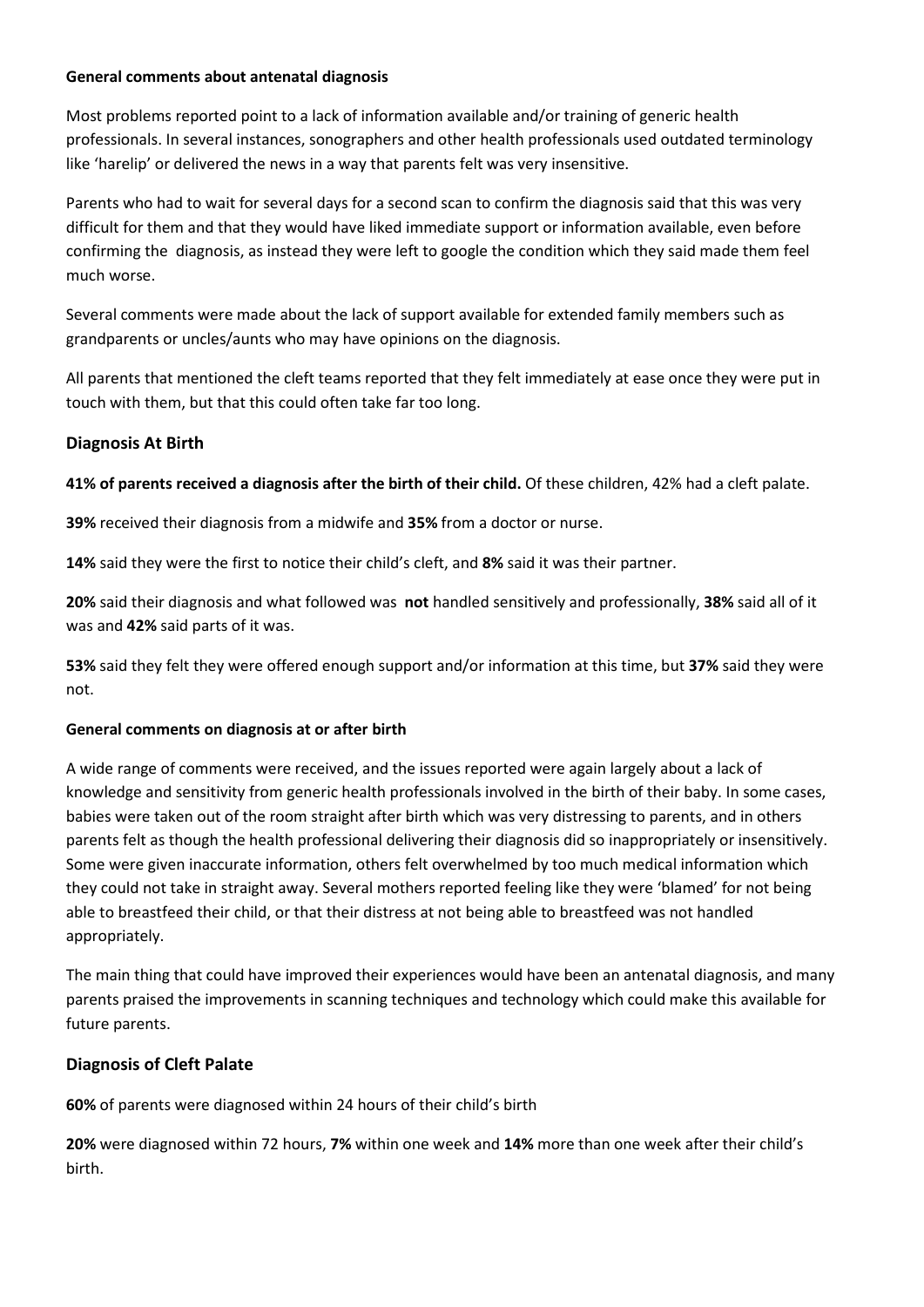**43%** were diagnosed by a midwife or nurse immediately following birth, **40%** by a paediatrician, **5%** by a GP and **1%** by a health visitor.

**6%** found their child's cleft palate themselves, in **1%** of cases it was their partner and in **3%** a friend or family member.

**32%** thought their diagnosis and what followed was handled sensitively and professionally, while **51%** thought only some of it was. **16%** said it was not.

**65%** agreed that they had enough support and/or information at this time, but **33%** disagreed.

# **General comments on diagnosis of a cleft palate**

A big issue for mothers was being told they would not be able to breastfeed. Many said this was not handled sensitively, especially as in some cases they had been trying unsuccessfully for some time with their newborn child before the cleft was diagnosed. Parents who received a later diagnosis also reported feeling as though their concerns about their child were dismissed by health professionals and said they often felt blamed for being unable to feed their child.

# **POSTNATAL SUPPORT AND CARE**

# **Local Groups**

Only **44%** of parents attended an **antenatal** group or class (not including CLAPA or cleft-related groups). Of those that did, **31%** only attended a group after receiving an antenatal diagnosis of cleft.

**32%** regularly attended a parent/carer and baby group (not including CLAPA or cleft-related groups) once their child was born, and **19%** attended these groups sporadically. **16%** said they did not attend a group like this but would have liked to.

When asked if their child's diagnosis changed whether or not they wanted to attend these groups, **54%** said there was no change in their opinion. **9%** said they wanted to attend these groups MORE, and **23%** said they wanted to attend these groups LESS.

Only **18%** of parents said they attended a CLAPA group such as Happy Faces or a group run by their local cleft team. **33%** said they did not because there were none nearby, **41%** said they did not know about these and **8%** said they did not want to. There was no significant change in answers for those with children born before 2000.

# **Postnatal Depression**

**54%** reported a change in their mood after the birth of their baby, with **28%** saying this was significant and **26%** saying it was moderate.

**21%** of respondents had received a diagnosis of postnatal depression. National statistics claim around 10-15% of new mothers experience this, but some estimates put the number as high as 30% experiencing at least some symptoms.

# **Feeding**

**10%** of mothers wanted to and were able to breastfeed following the birth of their child, and 5% breastfeed exclusively while 5% supplement with expressed milk and/or formula milk as necessary.

**37%** wanted to breastfeed but were unable to, and now express breast milk.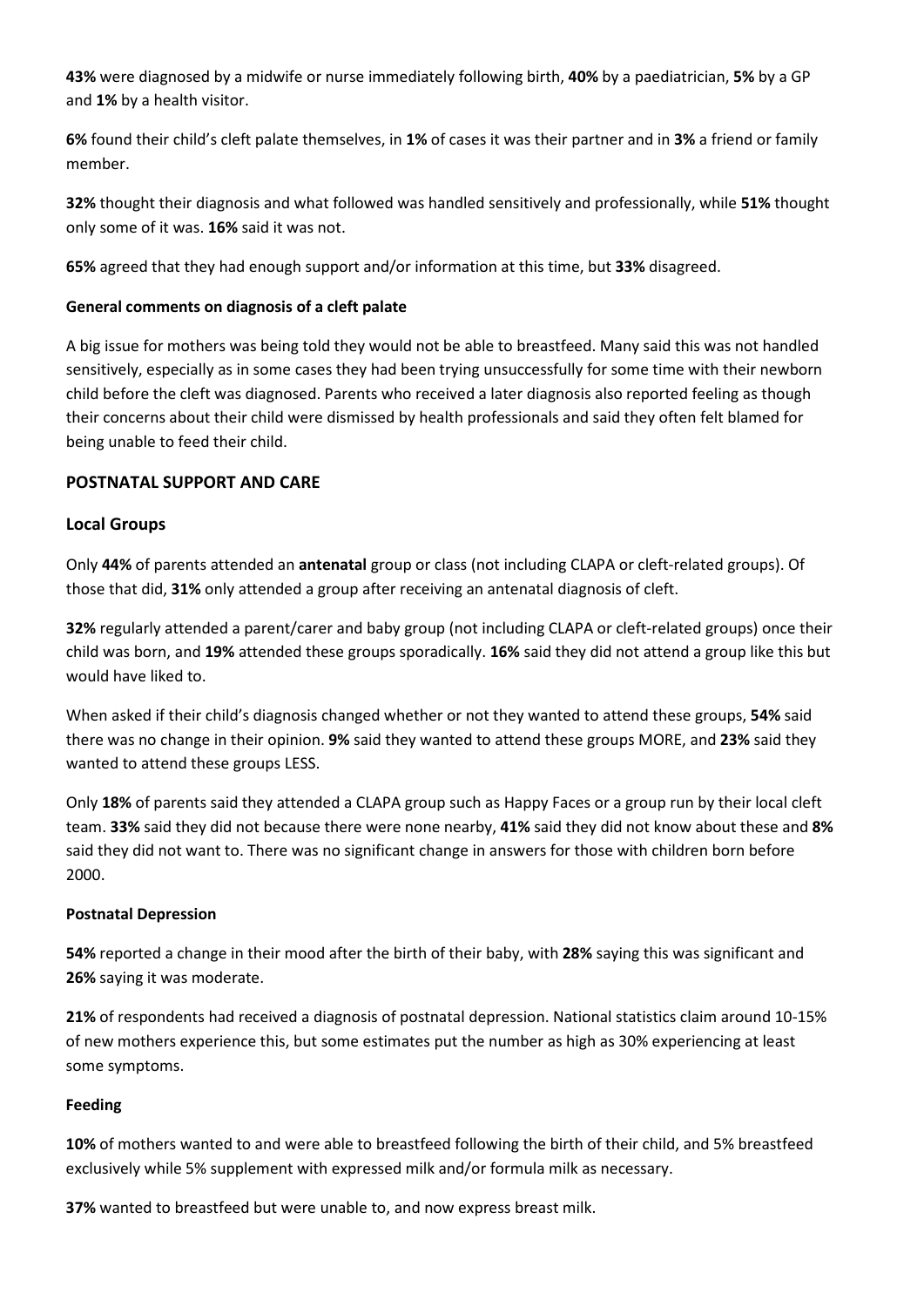**29%** wanted to breastfeed but were unable to, and now use formula milk.

**1%** stated they did not want to breastfeed and express milk instead, while **23%** said they did not want to breastfeed and use formula instead.

**67%** said they felt they received enough specialist report to make an informed decision about feeding their baby, while **23%** said they did not.

**51%** said they were very (28%) or somewhat (23%) supported in this decision by others including other parents and health professionals. **19%** said they were 'not really' well supported and **11%** said they were not at all supported.

While **56%** of parents had never used a dummy/comforter, **21%** did before and after surgery, **19%** did before surgery only, and **2%** did after surgery only.

### **Other Support**

When asked about CLAPA's **Parent Contacts**, **56%** said they had never contacted one and **24%** said they did not know about this service. Of those that had used this service (**20%**), **54%** said they found it 'very helpful, **25%** said it was fairly helpful, and **11%** said it was not very or unhelpful.

When asked about CLAPA's **Happy Faces Groups**, **34%** had never attended one due to geographical reasons, **10%** had never attended because they did not want to, and **38%** had never attended because they did not know about these groups. Of those that had attended a group (**19%**), **64%** had found it very helpful and **23%** fairly helpful. Only **5%** found these groups unhelpful.

### **General Comments on Postnatal Support**

Parents reported a lack of support with expressing at home or with feeding in general outside of that offered by their cleft nurse specialist. Some wished they had been able to try to breastfeed again instead of allowing hospital staff to tube feed their baby in what seemed to them to be unnecessary. There was often confusion about whose responsibility it was to support the parent in situations like this.

Some parents reported feeling isolated after their child's birth, especially if they were spending a lot of time expressing milk. They were also unhappy at having to explain their child's condition to every health professional they came across, and occasionally received conflicting advice.

Many parents commenting on a general lack of support were quick to point out that things have clearly improved a great deal since their child was born.

# **Welcome Packs**

**56%** of parents received a Welcome Pack, **36%** did not.

Of those that received one, **23%** rated it perfect, **50%** good, **14%** said they had no strong feelings, **12%** said it wasn't bad, and **1%** said it needed serious improvement.

# **When asked what it should include, parents agreed with the following:**

- 91% Bottles and teats as needed
- 90% Information about local Happy Faces Groups or other support groups
- 84% Catalogue of bottles/teats
- 80% Local Branch contact details
- 78% Letter of welcome to the CLAPA Community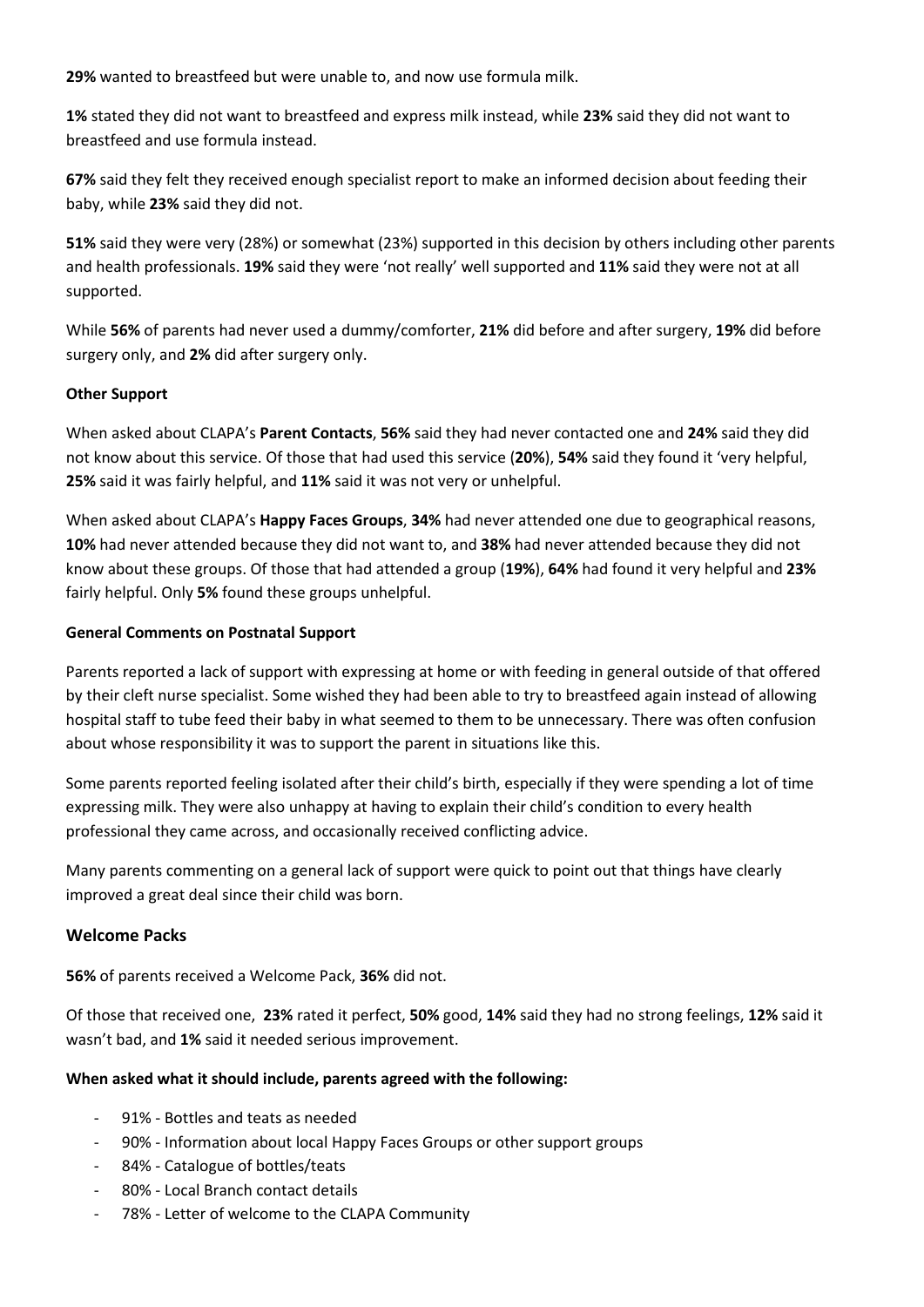- 75% List of Parent Contacts
- 77% Information about and/or samples of other bottles (e.g. Vital bottles)
- 72% Information about all of CLAPA's services
- 69% Medical information
- 55% Information about cleft research
- 48% Non-medical information such as case studies and signposting
- 38% Information about fundraising
- 35% Information about volunteering

#### **Information Packs**

CLAPA is considering providing information-only Welcome Packs to parents who do not require free specialist feeding equipment. **63%** of parents agreed that this would be a good idea, with **6%** disagreeing.

When asked what should be in those packs, parents agreed with the following:

- 92% Information about local Happy Faces Groups or other support groups
- 84% Local Branch contact details
- 84% Information about all of CLAPA's services
- 82% Medical information
- 82% Letter of welcome to the CLAPA Community
- 81% List of Parent Contacts
- 64% Information about cleft research
- 55% Non-medical information such as case studies and signposting
- 40% Information about fundraising
- 38% Information about volunteering

#### **HOSPITAL APPOINTMENTS**

**7.5%** of respondents indicated that they had missed a hospital appointment for any reason without it being cancelled or rescheduled (known as a Did Not Attend or DNA). National statistics estimate that around 10% of appointments are missed like this, and anecdotal evidence tells us this is a serious issue within the cleft service, but our survey does not reflect this.

Of those that did miss an appointment, **36%** simply forgot, **7%** said they were concerned about their child missing school, and **14%** could not get time off work. **43%** said their clinic was difficult or expensive to get to.

To help with this, the majority of parents suggested a text reminder service before their appointments. Others said it would help if patients who had to travel long distances could have appointments later in the day.

Of those parents whose children were in school or nursery (**76%** of respondents), **84%** have had to remove their child from school/nursery for appointments. Of this group, **7%** said they had had these absences marked down as unauthorised, while **59%** said they were authorised.

**38%** of parents whose child(ren) missed school for appointments said they were worried their child was missing out on their education. **42%** had similar concerns about them missing out on the reward or merit system for full attendance, and **21%** said they were worried about their child missing out on socialising.

Only **28%** said they felt there was enough support available at their child's school for children who will have frequent absences for things like surgery, with **31%** saying there was not enough. **17%** said that they wanted to challenge this or take things further but were unsure how to go about this.